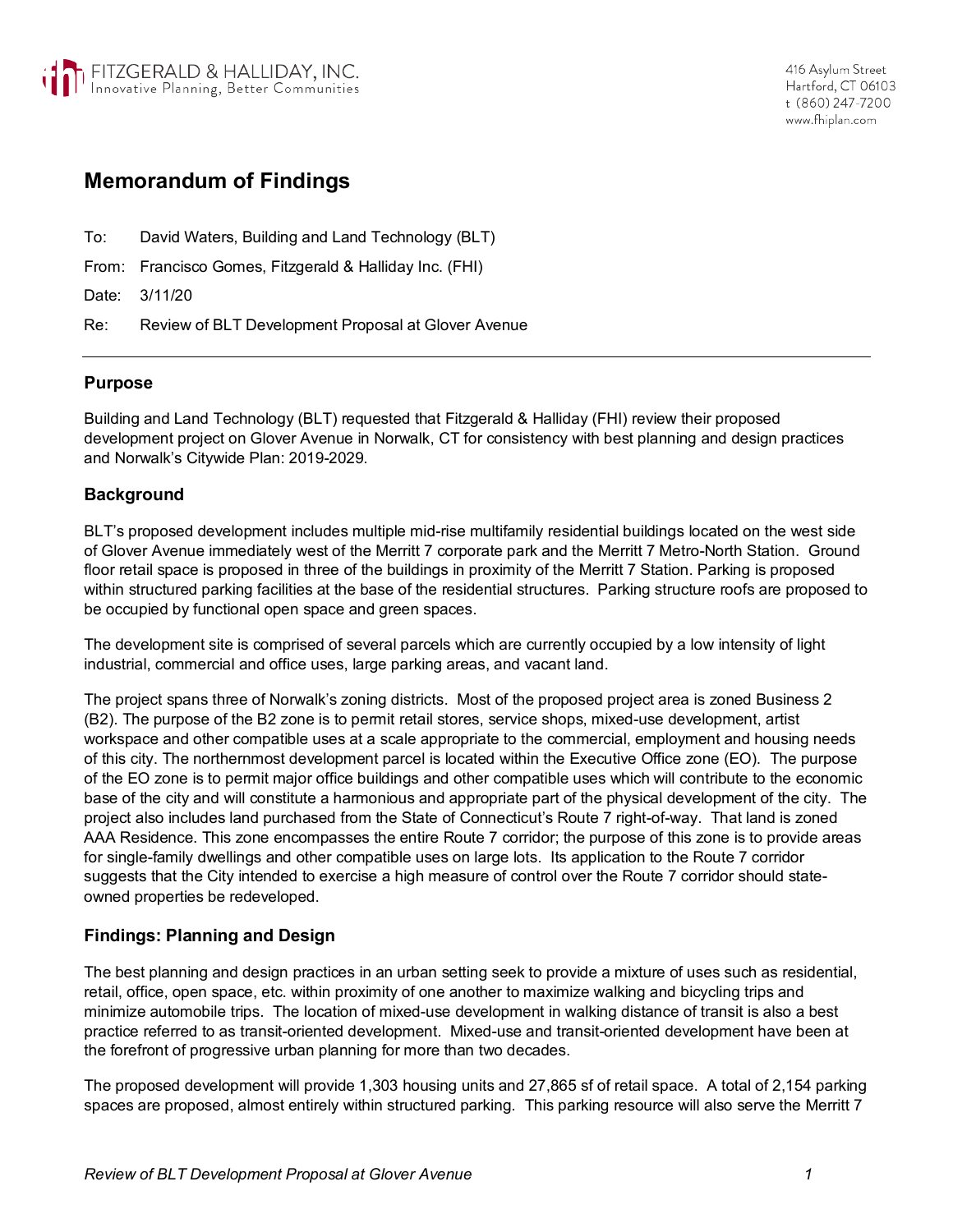

416 Asylum Street Hartford, CT 06103 t (860) 247-7200 www.fhiplan.com

Station, providing a minimum of 83 spaces for rail commuters. Additional parking capacity could be used to accommodate demand from The Towers at Merritt on the River and possibly the Merritt 7 Corporate Park. While the project is expected to have a lower daily demand on the automobile for commuting trips and errands versus other development types, residents are still likely to own vehicles at rates that are comparable to the region.

The project is a transit-oriented development which includes housing within a five-minute walk of the Merritt 7 Station. The project is located immediately north of The Towers at Merritt on the River and west of the Merritt 7 Corporate Park. These office parks are home to more than 7,000 jobs<sup>1</sup>. By contrast, this area has only 211 residents with only 12 people both living and working within the area<sup>1</sup>. The colocation of housing, retail, the existing corporate parks, and the train station is likely to attract existing commuters to the corporate parks and station (approximately 6,000 of the corporate parks' workers commute from outside of Norwalk<sup>1</sup>). The project, as planned, places emphasis on bicycle and pedestrian connectivity and functional open space. As such, a significant share of residents are likely to make commuting and other daily trips via non-automobile modes of travel. This reduces the amount of automobile traffic that the development would generate if not co-located with transit, retail, and employment.

With respect to land use, the project provides a transitional use between low and mid-density residential development on Oakwood Avenue and the Merritt 7 Corporate Park. The project includes a proposal for a pedestrian connection between Oakwood Avenue and the Merritt 7 Station. The project also proposes construction of a pathway that could accommodate and/or connect to the Norwalk River Valley Trail.

# **Findings: POCD Review**

FHI conducted an extensive review of Norwalk's Citywide Plan: 2019-2029 including a review of the Plan's vision and recommended policies, goals, strategies, and actions. **We find the proposed development to be highly supported by, and consistent with, the Plan.**

The Plan describes a vision for Norwalk as a place with a dynamic economy, varied housing choices, and opportunities for bicycling and walking. Fiscal and economic impact studies conducted by the City are referenced in the Plan, these studies have found that residential and commercial development has had a significant positive fiscal and economic impact in Norwalk. The Plan references a school system facilities plan that has found that apartment projects constructed over the last decade do not have major impact on school enrollment projections. The Plan also references sections of RPA's Forth Regional Plan and WestCOG's Long Range Transportation Plan that are supportive of transit-oriented and mixed-use development.

The Plan provides multiple specific references to the Merritt 7 area as a location that is desirable for the development of mixed-use and transit-oriented development. The Plan's Future Land Use Map identifies the project area as a Mixed-Use Center. The Plan also provides extensive support for the development of multifamily housing and the provision of housing options. The Plan emphasizes the need for a more balanced and comprehensive transportation system. The proposed development is aligned with this need considering its location within walking distance of the Merritt 7 Station and the proposal for sidewalks and pathways throughout the project area and connecting to the Norwalk River Valley Trail.

The Plan does include content relative to concerns about traffic congestion and environmental issues that present a potential conflict with the Plan's recommendations for mixed-use development and the expansion of housing. The primary point of conflict presented by the proposed development (and other development in Norwalk) is the traffic impact of development. This impact is mitigated by the proposed development's location in proximity to the Merritt 7 Station and the Merritt 7 Corporate Park, and the provision of sidewalks and pathways within the development that connect to the city's network. The project will also provide local roadway and intersection improvements as a means of mitigating the local traffic impacts. Other points of conflict surround environmental

*<sup>1.</sup> US Census LEHD Origin-Destination Employment Statistics (LODES), 2015 data, onthemap.ces.census.gov*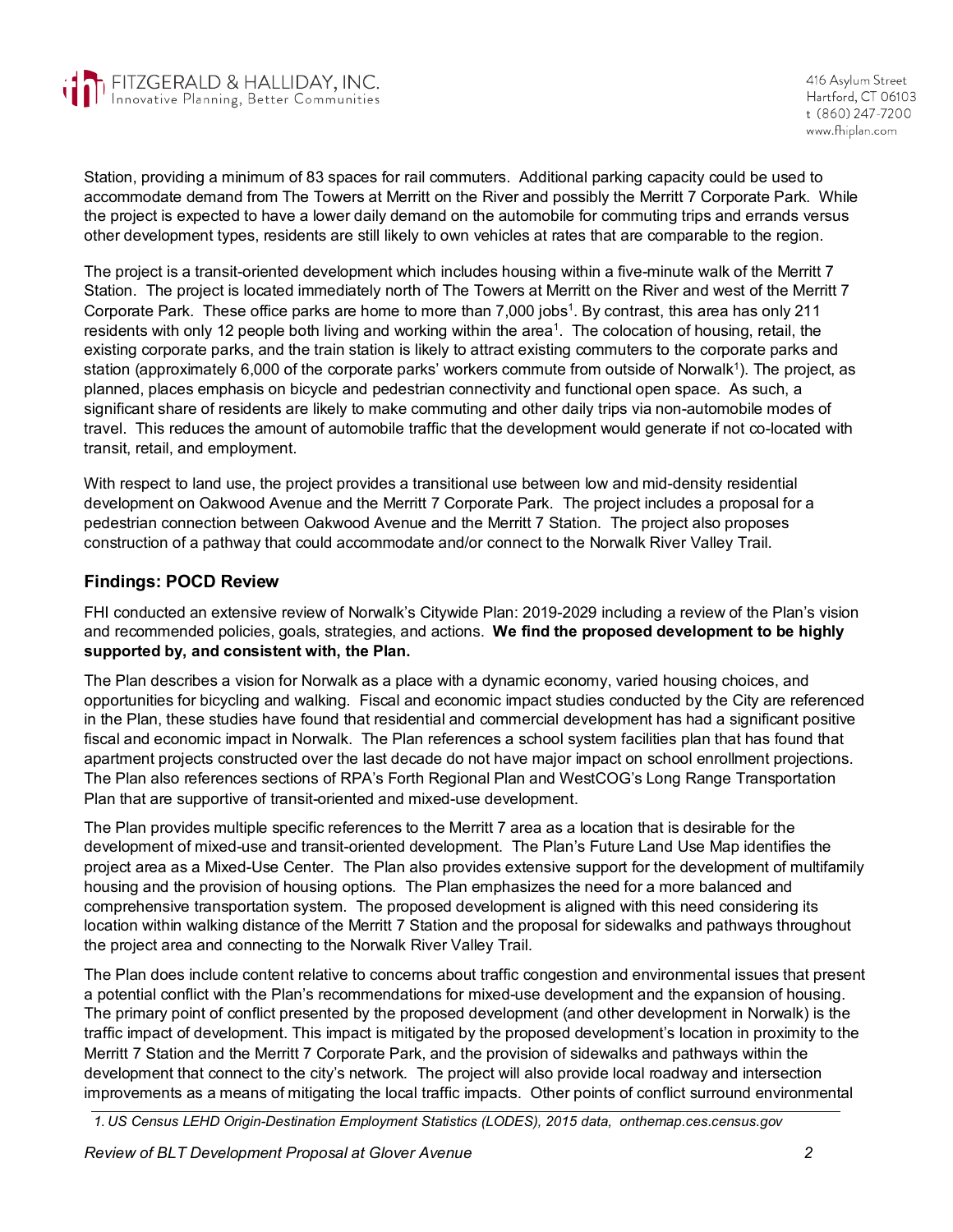

issues related to development such as stormwater runoff and urban heat island effect. It should be noted that the existing project area is comprised of multiple buildings and paved parking areas that do little to mitigate against these effects. The proposed development will present an opportunity to employ Low Impact Development (LID) techniques such as green roofs and pervious pavements that can mitigate these effects and potentially improve upon the existing conditions.

The proposed development requires the modification of zoning in the project area. The Plan supports revision of Norwalk's zoning ordinance to promote desired development.

# **POCD References**

Below are multiple references from Norwalk's Citywide Plan: 2019-2029 that support our findings.

#### **Plan Vision**

The Plan provides a vision for Norwalk including the following statement:

• *"By 2029, the City of Norwalk has become a national example of a small city that boasts a thriving and dynamic economy; varied housing choices for all income levels; many safe and convenient ways to get around the city, including walking and biking; connected, accessible and beautiful open spaces; an active and resilient coastline; and the highest levels of public safety and emergency services. Norwalk is the center of art, culture and entertainment for our region. We combine the character of a historic New England community on the coast of Long Island Sound with a thriving city in the county's largest metropolitan area." (p.10)*

#### **Fiscal and Economic Impact Findings**

The Plan documents the following findings:

- *"A 2016 fiscal and economic impact analysis of redevelopment projects analyzed seven redevelopment projects containing 1,149 housing units and 250,000 sq ft commercial. It concluded that, over the ten-year period from 2005 to 2014, these projects generated a current net new benefit of \$3.68 million annually and a ten-year cumulative total of \$18.12 million, accounting for both net new annual property tax levies (revenue) and public service burdens (costs). 625 new jobs are directly attributable to these projects and another 370 new jobs were "induced" by new resident spending." (p.20)*
- *"Analysis for the school system facility plan found that the apartment projects built and permitted over the last decade do not have a major impact on ten year enrollment projections." (p.68)*

#### **Plan Content Specific to the Merritt 7 Area**

- The Plan states that: *"The Merritt 7 area on Main Ave and Glover Avenue is critical to the economic and fiscal (tax revenue) success of Norwalk, and its continued vibrancy must be a priority for the city." (p.17)*
- The Plan states that: *"Norwalk's recent growth is a function of the multifamily development in the city's urban core and Merritt 7 area, and of immigration. The residential development has provided new tax income (and will provide more with the sunset of tax incentives) and has attracted young professionals and empty-nesters to live in the city. It has created a foundation for the revitalization of Norwalk's urban core." (p.20)*
- The Plan identifies the Merritt 7 area as an opportunity for transit-oriented development (TOD) and acknowledges the expansion of residential development in this area: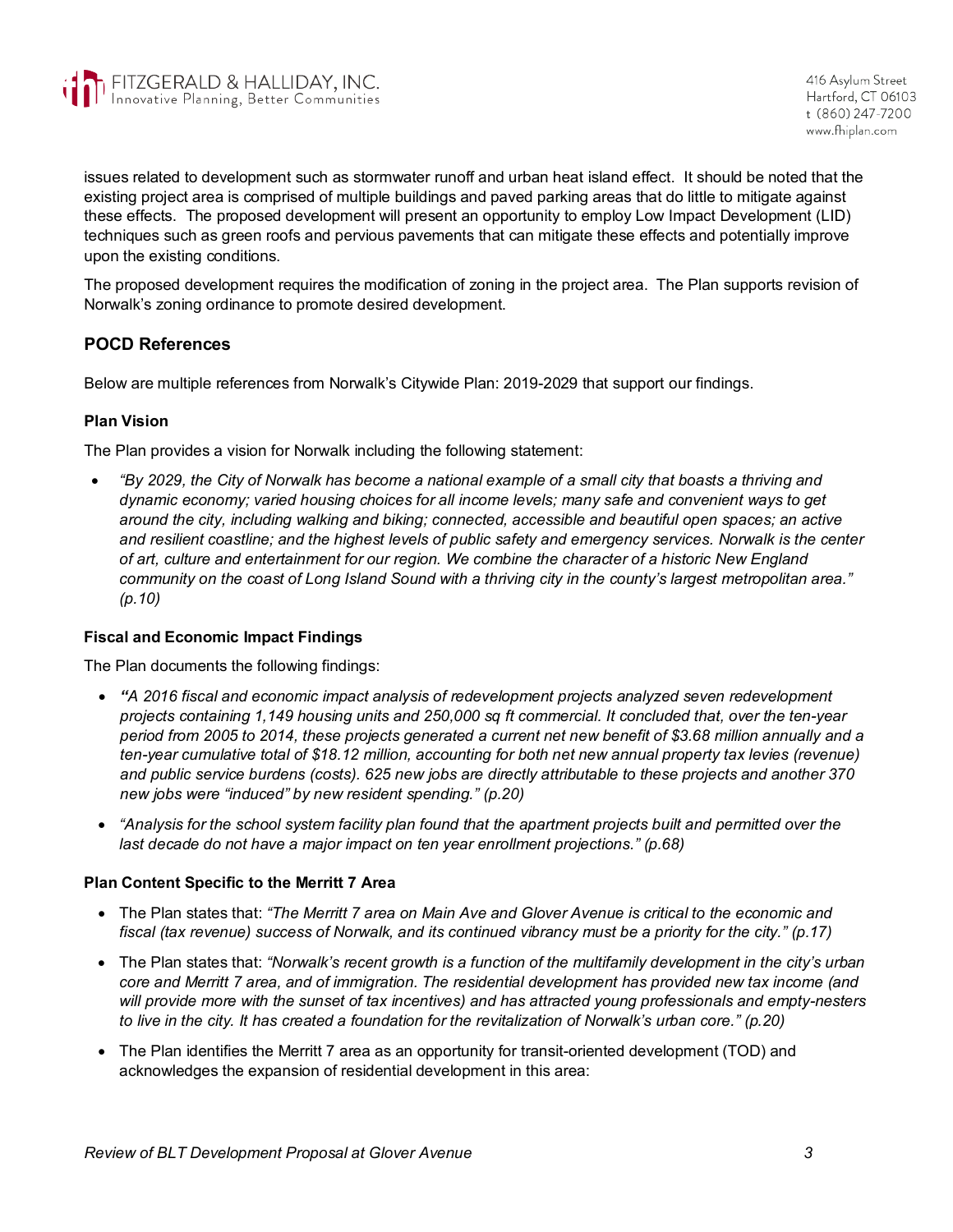- o *"Recognizing that the suburban office park model has lost its luster in comparison to walkable urban districts, the owners have been investing in interior and exterior renovations and new amenities. Approximately 1,000 apartments nearby and amenities such as a bike route connected to the NRVT will create a transit-ready center." (p.18)*
- o *"The State in 2017 funded a new Merritt 7 station with a footbridge, a raised platform and an expanded shelter that will serve employees in the office buildings as well as residents in apartments on Glover Ave and adjacent to Merritt 7." (p.18)*
- The Plan acknowledges that there are *"multiple competing priorities for economic development, which makes it difficult to be fully successful at all of them"* including *"strengthening the Merritt 7 area as a live-work ecosystem with better rail transit"*. *(p.49)*
- The Plan recommends actions such as: *"Advocate for increased service on the Danbury Line to support improvements to the Merritt 7 station and reopening of a Wall Street station." (p.205, 295)* The addition of housing and expansion of population in this area will provide additional demand and support for increasing service.

## **Future Land Use**

- The Plan states that *"Healthy, vibrant cities are constantly evolving in big and small ways to remain desirable by meeting changing demands. In healthy cities, new uses emerge, old buildings are renovated and repurposed, and new buildings are built." (p.223)*
- The Future Land Use Map (p.240) identifies the project area as a "*Mixed Use Center*".
	- o Mixed Use Centers are defined in the Plan as: *"Medium- to high-density office, residential, retail, hotel, and entertainment areas that create vibrant 18-hour, 7-day-a-week live-work-play-learn environments. Small scale boutique manufacturing, clean tech, and artisan space are also allowed uses provided they meet performance and design standards. Accessible by transit (bus and train) as well as by pedestrians and bicyclists. Walkability improvements should be integral to all development proposals." (p.238)*
- The Future Land Use Policy Map (p.236) identifies the project area as an "*Activity Center*". These areas are characterized by a mixture of uses located within walkable areas near transit.
- The Future Land Use Plan Policy Map is described within the Plan as identifying key land use issues and changes that emerged from the recommendations of other master plan elements. This includes the following elements, the last of which demonstrates the Plan's intent to shift industrial uses away from residential areas and rail stations:
	- o *"Support for major walkable mixed-use centers in Wall Street/West Avenue, SoNo, and Merritt 7 employment centers. These areas are transit-served and could support additional walkable mixed-use development with more residential growth and density." (p.235)*
	- o *"Transformation of underutilized industrial areas near transit into walkable mixed-use neighborhoods that leverage existing assets." (p.235)*
	- o *"Concentration of industrial uses in a few major locations such as parts of South Norwalk separate from residential neighborhoods and along rail tracks (and further from stations)" (p.235)*
- The Plan identifies the following policies in support of goals for future land use, urban design, and zoning:
	- o *"Implement transit-oriented design (TOD) principles promoting density, walkability, and mix of uses for development near transit stations (rail and high-frequency bus)." (p.241)*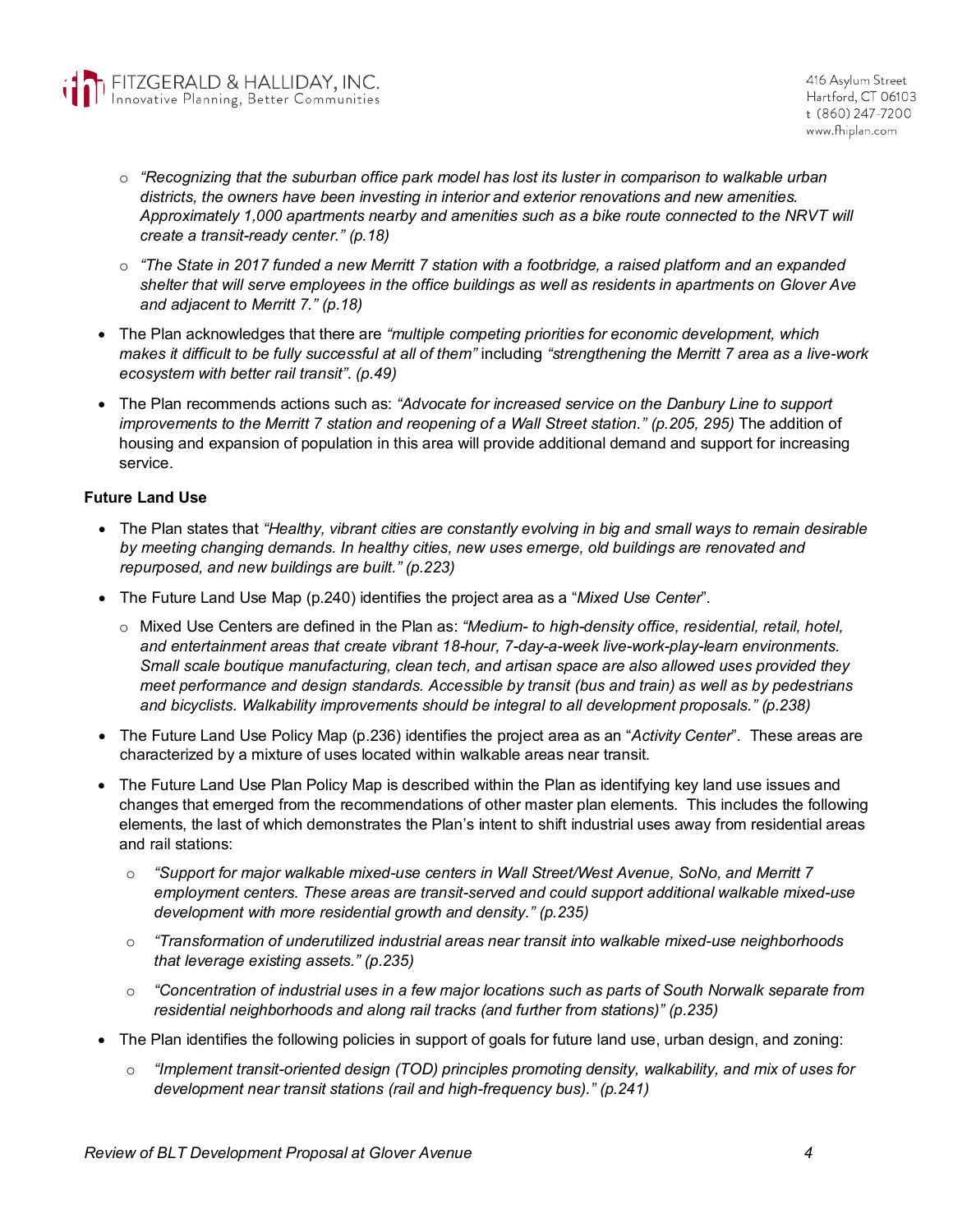o *"Support revision of the zoning ordinance to promote desired development and design patterns." (p.248)*

## **Housing**

- The Housing Choice & Healthy Lifestyle section of the Plan states the following:
	- o *"The multifamily housing development over the last decade in SoNo, Norwalk Center, and the Merritt 7 area is helping to enhance or create mixed-use activity centers valued by businesses because they attract employees. These live-work-play centers bring young adults to Norwalk and provide local options for empty-nesters who want to downsize." (p.68)*
- The Plan identifies the following policies supporting housing goals:
	- o *"Support housing policies that provide housing for Norwalk's households across a range of preferences and household incomes." (p.73)*
	- o *"Support housing policies that promote higher-density housing near existing and future employment centers and availability of public transportation." (p.60,73)*
- The Plan identifies the following strategy in support of its housing goals:
	- o *"Promote diverse housing types, such as townhouses, condos, live-work units, and rental apartments in Norwalk's urban core, at transit-oriented locations and in mixed-use clusters on major corridors, in village districts when appropriate, and through redevelopment." (p.76)*
- The Plan identifies the following action item in support of the above strategy:
	- o *"Continue to encourage the development of vibrant transit-oriented districts within walking distance of the South Norwalk, East Norwalk, and Merritt 7 train stations. Housing near transit is important for Norwalk's economic development and revitalization goals." (p.76)*

#### **Transportation & Mobility**

- The Transportation & Mobility section of the Plan identifies the following principle:
	- o *"Connect people and places. Provide safe and efficient transportation choices, including pedestrian, bicycle, and transit opportunities, along with well-maintained streets, to connect people to each other, to city destinations and the region." (p.184)*
- The Plan also includes the following statements regarding transportation and mobility:
	- o *"Mixed-use neighborhoods provide opportunities for even those without convenient transit access to also reduce car trips by multiple destinations in one stop. By placing housing, jobs, shopping, dining, and entertainment in close proximity and connected by safe, attractive sidewalks and an engaging public realm, the number of short local car trips can be reduced." (p.193)*
	- o *"Transit-oriented development (TOD) can reduce car trips by focusing mixed-use development near high-frequency transit stations, usually rail but sometimes frequent bus routes (especially bus rapid transit, known as BRT). Due to its proximity to convenient transit, more people are likely to use it and not need a car on a daily basis. TOD features higher densities closest to the station, reduced parking requirements, and an emphasis on creating an inviting public realm and pedestrian environment." (p.193)*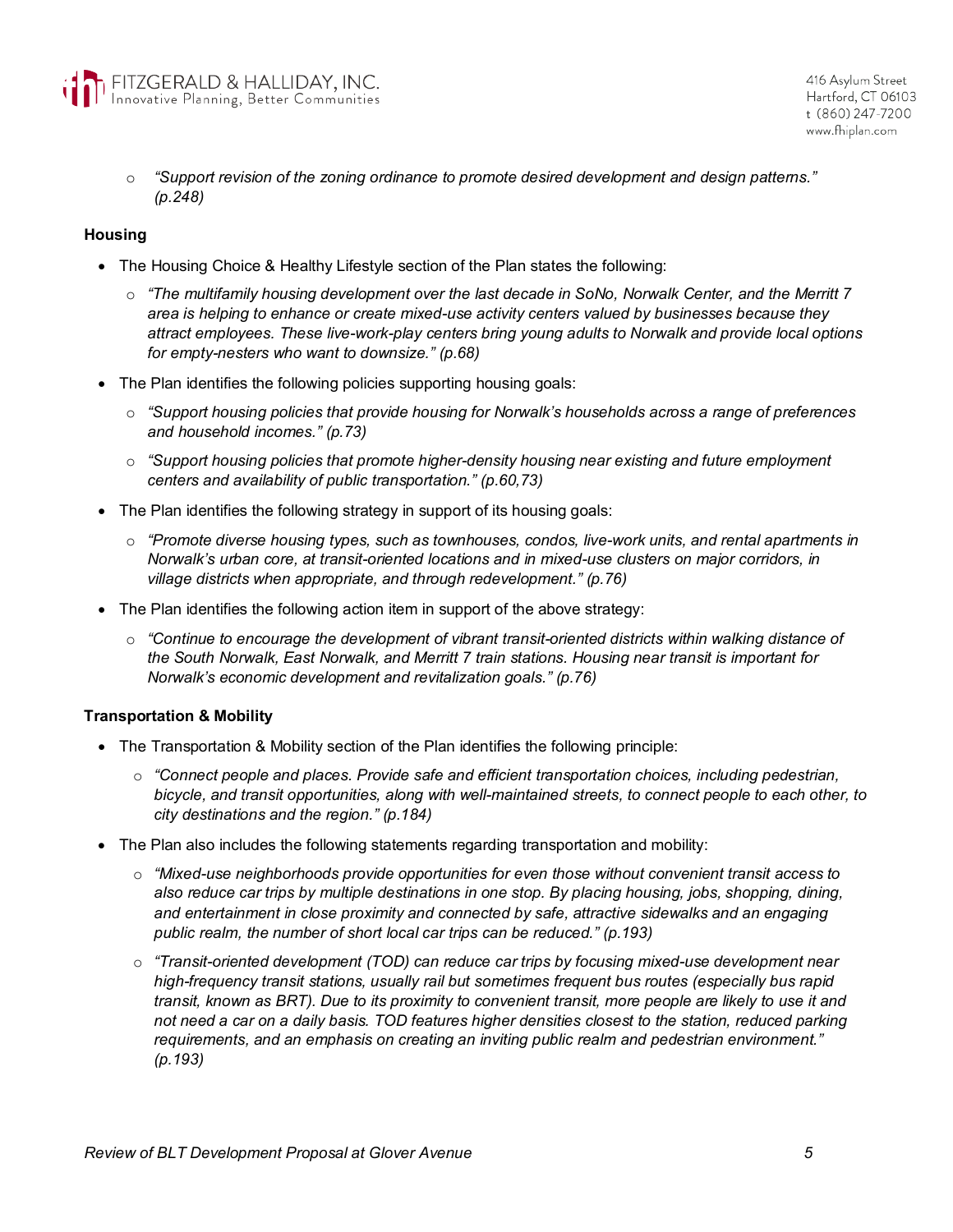

- The Plan identifies the following goals in support of transportation and mobility:
	- o *"Norwalk has a comprehensive and balanced transportation system, with safety and multimodal accessibility the top priority of citywide transportation planning." (p.184,195)*
	- o *"Norwalk advocates for improvement of regional transportation connections—including regional trails, traffic flow on regional routes, and commuter rail—to reduce traffic congestion, pollution, and greenhouse gas emissions." (p.184,205)*
- The Plan identifies the following actions in support of transportation and mobility goals and strategies:
	- o *"Make land use decisions that support walking, bicycling, and public transit use. Incorporate multimodal considerations into comprehensive land use policies to guide decision-making." (p.196)*
	- o *"Maintain and enhance existing trails and footpaths. Invest in sidewalk repairs and consider adding new sidewalks or walking paths in consultation with residents. Prioritize completing the Harbor Loop and Norwalk River Valley Trail." (p.198)*

#### **Prosperity and Opportunity**

The Prosperity and Opportunity section of the Plan identifies the following opportunities:

- *"Residential development reinforces business development in transit-served locations. Transit-oriented development (TOD) starts with multifamily and mixed-use development to provide employee housing near transit and urban amenities." (p.18)*
- *"Continue implementation of transit-oriented development (TOD) and a range of mixed-use opportunities for sustainable live/work/play communities in the city." (p.57)*

#### **Regional Plans**

The Plan references the following regional plans:

- *The focus of the [RPA Fourth Regional Plan] plan is on investment in transit and transit-oriented development as a way to reduce per capita energy consumption and greenhouse gas emissions and to support jobs and housing in downtowns and neighborhoods. (p.21)*
- *[WestCog's Long-Range Transportation Plan] emphasizes the connection between transportation, land use, and economic development, promoting efficient higher density and mixed use development which reduces congestion; support for increase transit use; and support for bicycle and transportation initiatives. (p.21)*

#### **Potential Areas of Conflict**

Development of the Glover Avenue site as proposed will require the relocation or discontinuance of existing commercial/light industrial uses at the site. The proposed development is a more intensive use of the site and will generate more traffic than existing uses and has potential to increase demand for City services. The proposed development also has environmental implications such as stormwater runoff and urban heat island effects that are addressed in the Plan. The Plan includes the following content that emphasizes concerns about traffic, demand for city services, and the value of industrial land uses:

#### *Traffic*

• *"Throughout the interview, focus group, and community input process, traffic congestion was consistently mentioned as a challenge to city and neighborhood quality of life and economic development in Norwalk. This includes growing highway congestion on major highway routes (I-95 and Merritt Parkway) which are*